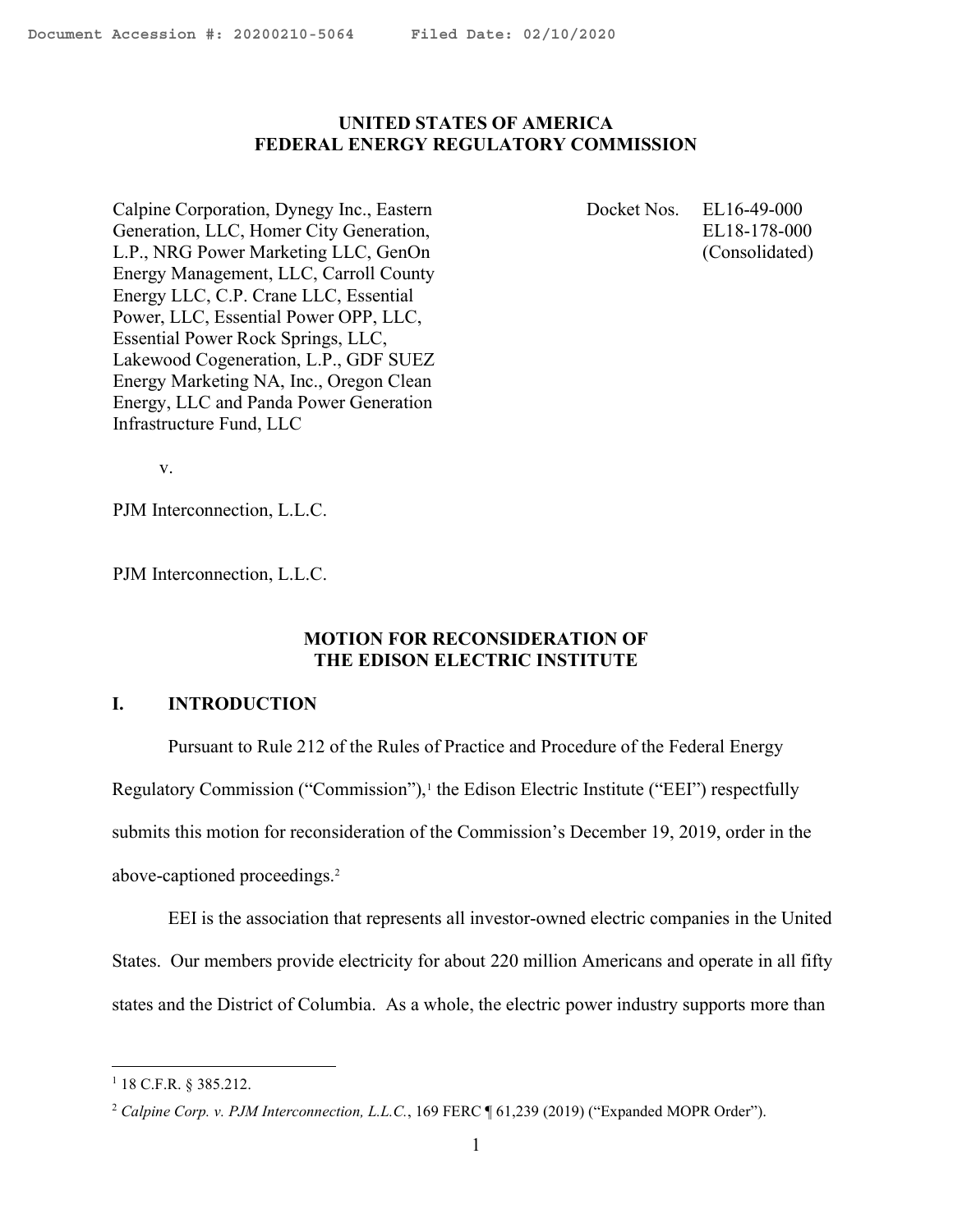seven million jobs in communities across the United States. EEI's members are committed to providing affordable and reliable electricity to customers now and in the future. EEI's diverse membership includes electric utilities that operate in PJM Interconnection, L.L.C. ("PJM"), serve customers within the PJM region, and are regulated by the state public service commissions of the states in PJM.

Through these comments, EEI does not take a position on whether PJM's current capacity market rules are unjust and unreasonable. Rather, EEI addresses the broader issues of the role of state policy goals within the wholesale market and the need for policies that are resource neutral. First, EEI supports a state's ability to engage in legitimate state activity that is consistent with judicial precedent.<sup>3</sup> The Commission should recognize the states' role in determining their preferred resource attributes. Second, EEI urges the Commission to continue its policies of being technology and resource neutral.

#### II. BACKGROUND

On April 9, 2018, in Docket No. ER18-1314, PJM submitted revisions to the Reliability Pricing Model rules in the PJM Open Access Transmission Tariff ("Tariff") to address supplyside state subsidies and their impact on the determination of just and reasonable prices in the PJM capacity market.<sup>4</sup> EEI submitted a doc-less Motion to Intervene in Docket No. ER18-1314.<sup>5</sup>

On June 29, 2018, the Commission issued an order rejecting the Tariff revisions proposed in the PJM April 2018 Filing, granting in part and denying in part a complaint filed by generation

 $3$  The state activity will be informed by Federal Court decisions. See e.g. Supreme Court decision in Kevin Hughes, Chairman, Maryland Public Service Commission et al. v. PPL EnergyPlus et al. S.Ct. Nos. 14-614, 14-623 and EPSA v. FERC, S.Ct. Nos. 14-840, 14-841.

<sup>4</sup> Capacity Repricing or in the Alternative MOPR-Ex Proposal: PJM Tariff Revisions to Address Impacts of State Public Policies on the PJM Capacity Market, Docket No. ER18-1314-000 (Apr. 9, 2018) ("PJM April 2018 Filing").

<sup>&</sup>lt;sup>5</sup> Motion to Intervene of the Edison Electric Institute (doc-less), Docket No. ER18-1314-000 (May 7, 2018).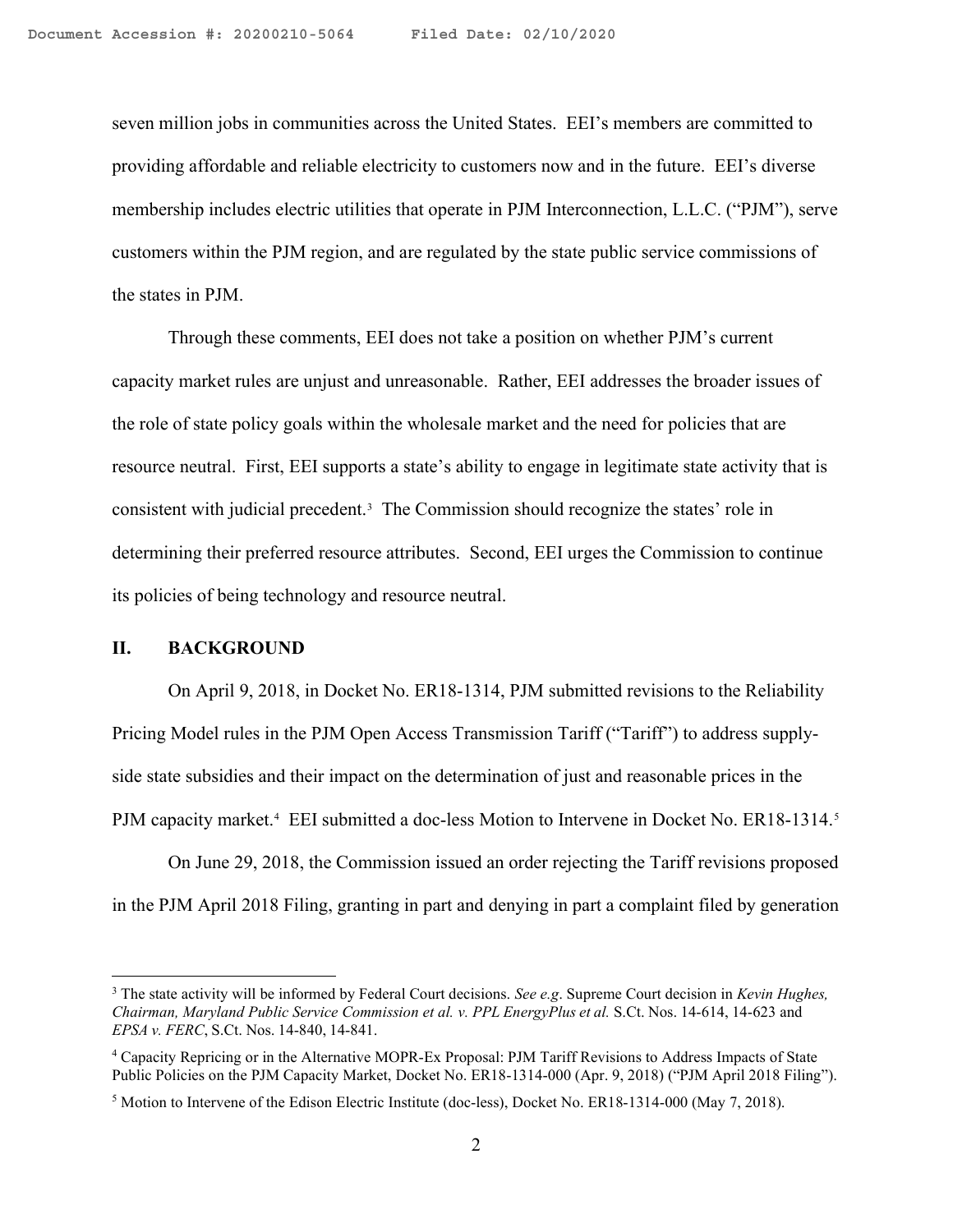entities against PJM in Docket No. EL16-49-000, and instituting a proceeding under section 206 of the Federal Power Act ("FPA") in Docket No. EL18-178-000.<sup>6</sup> The Commission found that the Minimum Offer Price Rules ("MOPR") contained in the PJM Tariff did not address "the price suppressive impact of resources receiving out-of-market support."<sup>7</sup> However, the Commission explained that it was "unable to determine . . . the just and reasonable rate to replace the rate in PJM's Tariff."<sup>8</sup> The Commission therefore instituted a paper hearing in Docket No. EL16-49 to address a proposed alternative approach that would:

(i) modify PJM's MOPR such that it would apply to new and existing resources that receive out-of-market payments, regardless of resource type, but would include few to no exemptions; and (ii) in order to accommodate state policy decisions and allow resources that receive out-of-market support to remain online, establish an option in the Tariff that would allow, on a resource-specific basis, resources receiving out-of-market support to choose to be removed from the PJM capacity market, along with a commensurate amount of load, for some period of time.<sup>9</sup>

The June 2018 Order invited parties to submit testimony, evidence, or argument regarding this

proposed approach.

In the Expanded MOPR Order, the Commission directed PJM to submit a replacement

rate that retains PJM's current review of new natural gas-fired resources under the MOPR and

extends the MOPR to include both new and existing resources, external and internal, that

receive, or are entitled to receive, certain out-of-market payments, subject to certain

<sup>6</sup> Calpine Corp. v. PJM Interconnection, L.L.C., 163 FERC ¶ 61,236 (2018) ("June 2018 Order"). In the June 2018 Order, the Commission stated that it was incorporating the record from Docket No. ER18-1314 into the newlyestablished proceeding in Docket No. EL18-178 and that it was consolidating Docket No. EL18-178 with complaint proceeding in Docket No. EL16-49. June 2018 Order at P 8. Accordingly, EEI's timely intervention in Docket No. ER18-1314 makes it a party in the consolidated docket.

<sup>7</sup> June 2018 Order at P 5.

<sup>&</sup>lt;sup>8</sup> *Id.* at P 7.

<sup>&</sup>lt;sup>9</sup> *Id.* at P 8.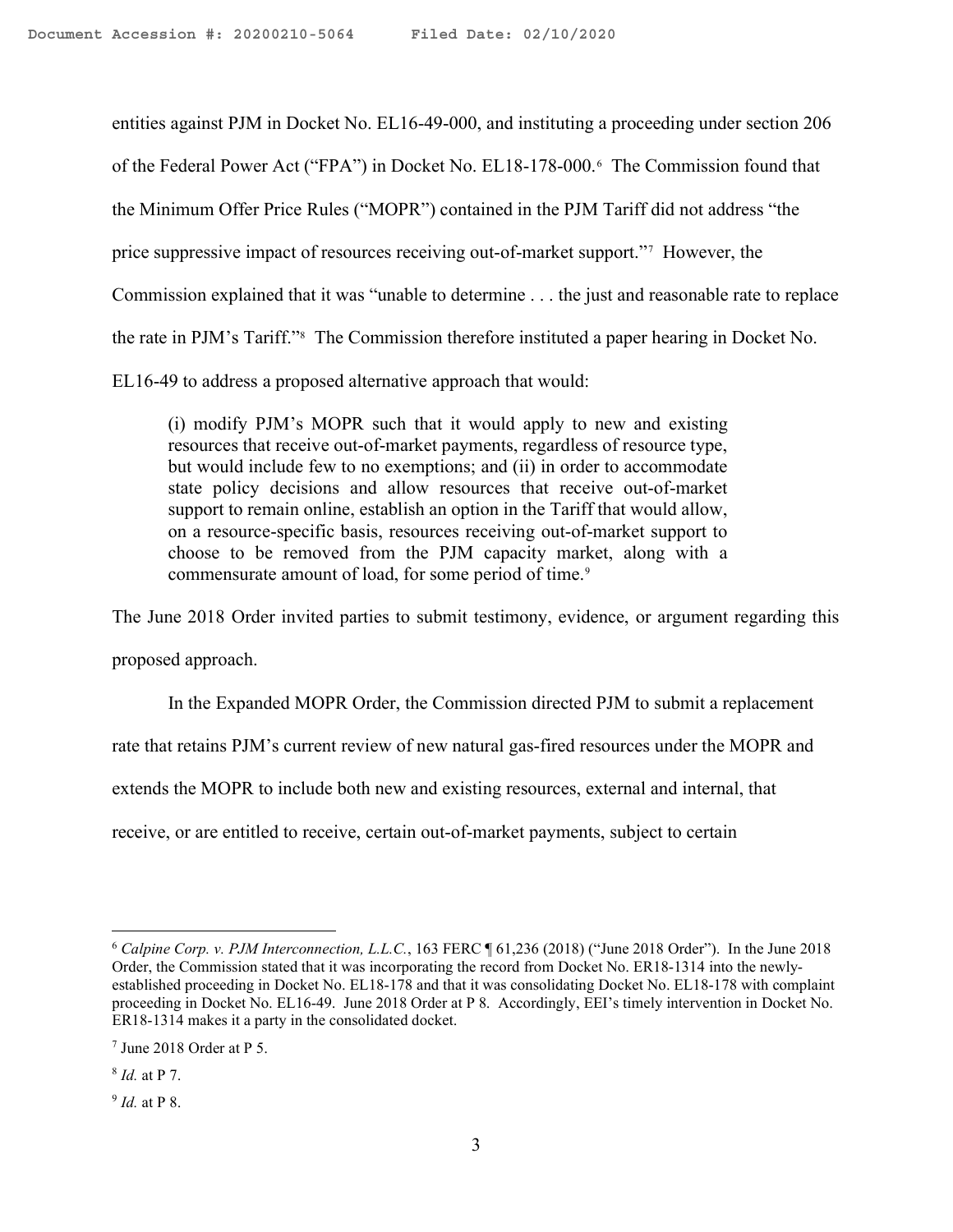exemptions.<sup>10</sup> The three categorical exemptions are: (1) existing self-supply resources; (2) existing demand response, energy efficiency, and storage resources; and (3) existing renewable resources participating in Renewable Portfolio Standards ("RPS") programs.<sup>11</sup>

### III. MOTION FOR RECONSIDERATION

EEI respectfully moves for reconsideration of certain discrete policy issues in the Expanded MOPR Order. First, by not offering a mechanism to accommodate state programs, the Expanded MOPR Order may impinge on the ability of resources in states in the PJM region with public policy goals to actively participate in the PJM market. Second, by treating existing resources in PJM dissimilarly without providing sufficient rationale for doing so, the Commission contradicts its policy of requiring regional transmission operators ("RTOs") and independent system operators ("ISOs") to be technology-neutral in the administration of their wholesale electricity markets.

## A. The Expanded MOPR Order Does Not Adequately Accommodate State Programs or State Policy Decisions.

The Expanded MOPR Order does not adequately recognize the states' role in determining preferred resource attributes and, as a result, exposes consumers to potentially duplicative capacity charges. As an initial matter, EEI is generally supportive of a state's ability to engage in policy and regulatory activity, consistent with judicial precedent.12 State energy policies will evolve over time and, as a matter of cooperative federalism, the Commission should help ensure that states are able to co-exist with well-functioning wholesale electricity markets. Due to differing market structures, market needs, and public policy goals in the different RTO/ISO

<sup>10</sup> Expanded MOPR Order at PP 2, 37-42, 50-54.

 $11$  *Id.* at PP 2, 12-14, 173-177, 202-204, 208-209.

<sup>&</sup>lt;sup>12</sup> See Elec. Power Supply Ass'n v. FERC, 136 S. Ct. 760 (2016).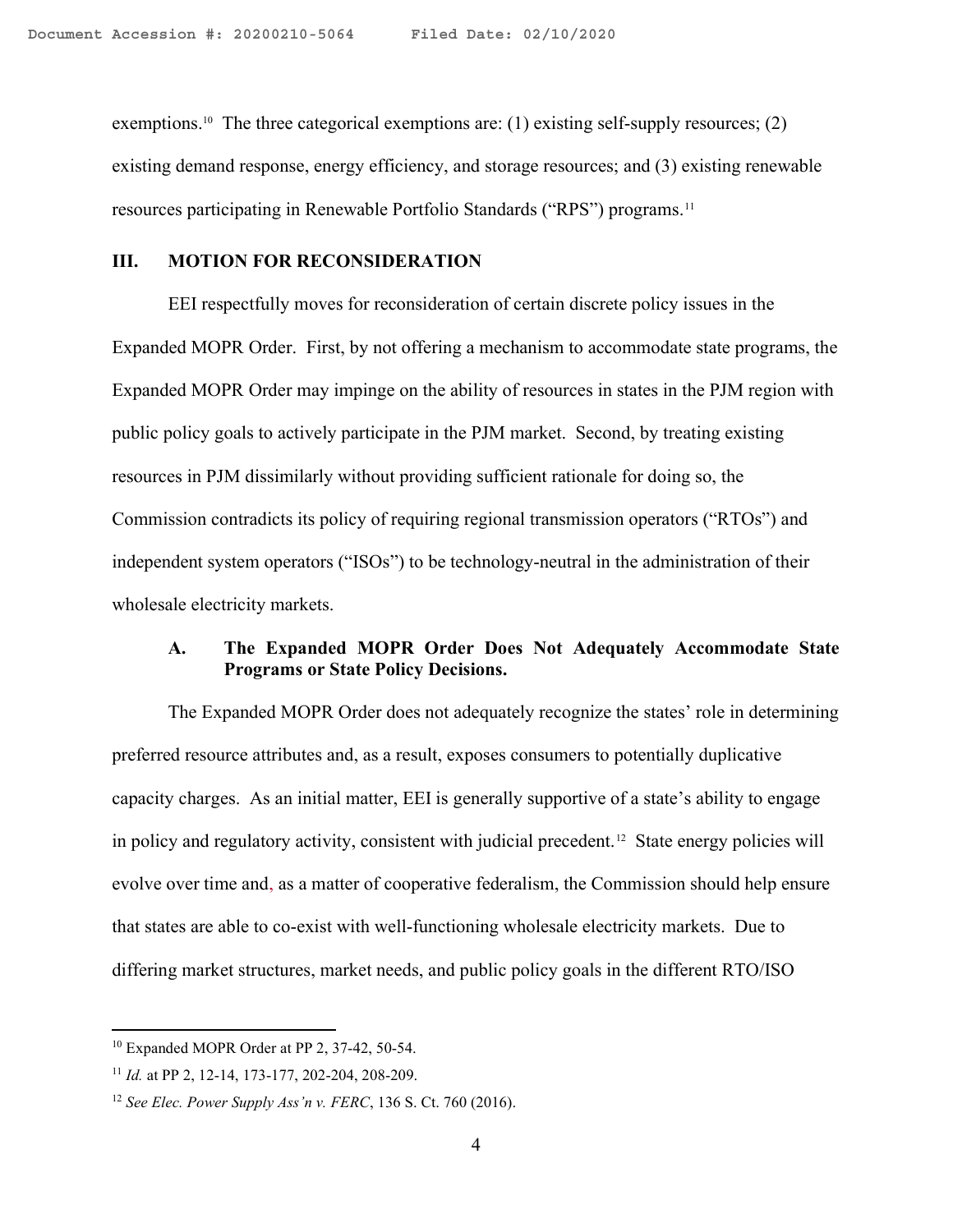regions, the solutions will not be the same in every RTO/ISO. Different regions should therefore have the flexibility to address the issue of how to accommodate or achieve policy goals within their own region.

In order for capacity markets to be sustainable into the future, the Commission must find a balanced approach that permits states to both achieve their energy goals, while still be able to have their load-serving entities ("LSEs") participate in capacity markets. The Expanded MOPR Order may impair the ability of states in the PJM region to simultaneously pursue their own policy objectives and allow LSEs in those states to participate in the PJM capacity market. States in the PJM region are seemingly left with the decision either to pursue their policy goals, such as procuring greater amounts of clean energy, at the expense of no longer participating in the PJM capacity market, or forego these policy objectives in order to allow LSEs in their state to participate in the PJM capacity market.

Furthermore, the Expanded MOPR Order potentially exposes consumers in the PJM region to duplicative capacity charges. First, through state programs, states will procure capacity from certain resources in order to achieve their clean energy policy goals. Second, those same consumers may be forced to procure that same capacity again in the PJM capacity market so that an LSE within the state can satisfy its capacity obligations. This result runs contrary to the very purpose of capacity markets, which is to enable participants to procure capacity in the most efficient and economic manner possible. These issues will increase as more states in PJM increase their commitments to clean energy.

The Commission recognized this in the June 2018 Order, finding that "it may be just and reasonable to accommodate resources that received out-of-market support, and mitigate or avoid the potential for double payment . . . , by implementing a resource-specific FRR Alternative

5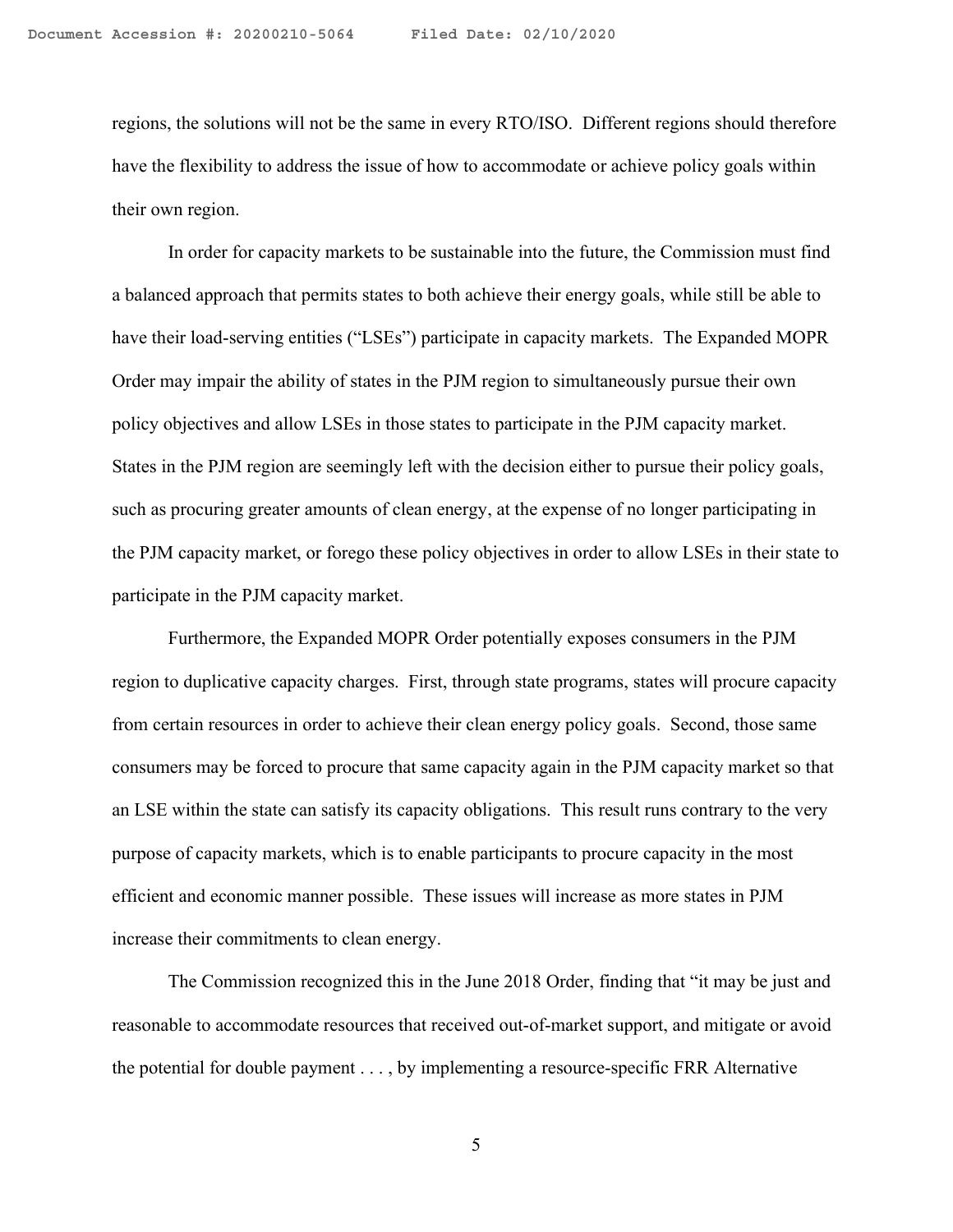option."13 The Expanded MOPR Order departs from the Commission's earlier finding without offering any reason why it is no longer necessary to mitigate or avoid duplicative capacity charges.<sup>14</sup>

For these reasons, EEI requests that the Commission ensure that legitimate state programs and policy decisions can function within the wholesale markets.

#### B. The Commission Should Continue to be Resource and Technology Neutral

The Expanded MOPR Order treats existing resources in PJM dissimilarly by extending the MOPR to certain existing resources, while carving out categorical exemptions for other existing resources. As discussed above, the Expanded MOPR Order creates exemptions for: (1) existing self-supply resources; (2) existing demand response, energy efficiency, and storage resources; and (3) existing renewable resources participating in RPS programs.15 The Commission did not, however, create a similar exemption for all existing resources in the PJM capacity market. Moreover, the Commission did not provide sufficient rationale for its decision to not treat all existing resources in the PJM capacity market similarly. Market rules should recognize the value and attributes that all resources provide to maintaining system reliability and resource adequacy. The Commission should be technology and resource neutral in its policy decisions concerning capacity markets so that all existing resources (regardless of technology) are treated similarly.

Furthermore, all owners of existing resources in PJM rely on Commission guidance in making business decisions. The owners of these existing resources have made significant capital

 $13$  See June 2018 Order at P 160.

<sup>&</sup>lt;sup>14</sup> See, e.g., Mich. Pub. Power Agency v. FERC, 405 F.3d 8, 12 (D.C. Cir. 2005) ("The Commission, however, may change its policy only if it provides 'a reasoned analysis indicating that prior policies and standards are being deliberately changed, not casually ignored.'").

<sup>15</sup> Expanded MOPR Order at PP 2, 12-14, 173-177, 202-204, 208-209.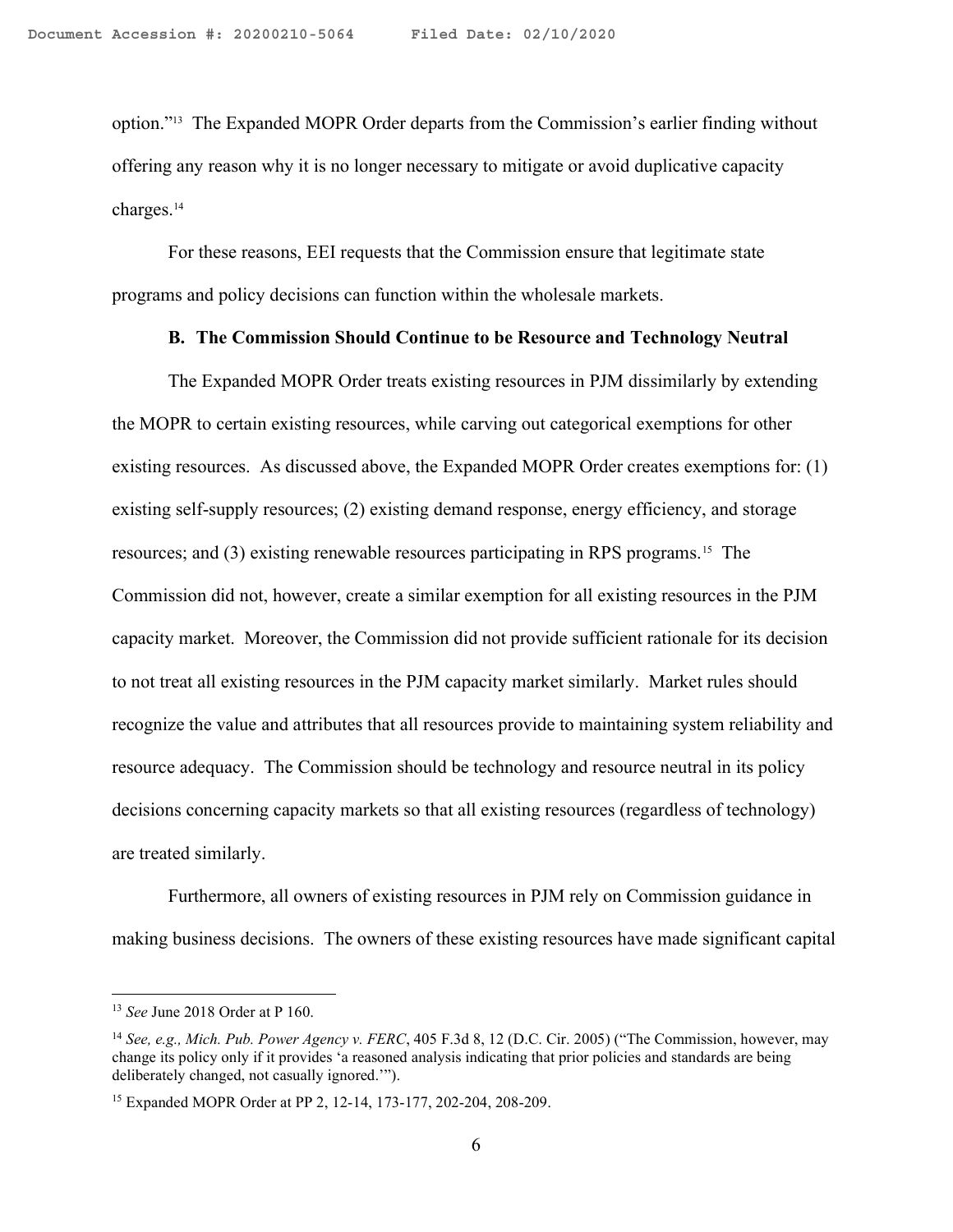investments to ensure that their units operate in a safe and reliable manner and are able to participate in the capacity market in PJM. These investments have been made with the expectation that the owners would be able to recover these expenses while providing capacity in the wholesale capacity markets in future years of operation. Thus, all existing resources have made business decisions based on Commission-approved market rules and the Commission should therefore treat all existing resources similarly.

## IV. CONCLUSION

As discussed above, EEI appreciates the Commission's consideration of its request.

Respectfully Submitted,

 /s/ Lopa Parikh 

Lopa Parikh Senior Director, Federal Regulatory Affairs Phone: (202) 508-5058 Email: lparikh@eei.org

Brett K. White Senior Manager, Federal Regulatory Affairs Phone: (202) 508-5144 Email: bwhite@eei.org

Edison Electric Institute 701 Pennsylvania Avenue, N.W. Washington, D.C. 20004

February 10, 2020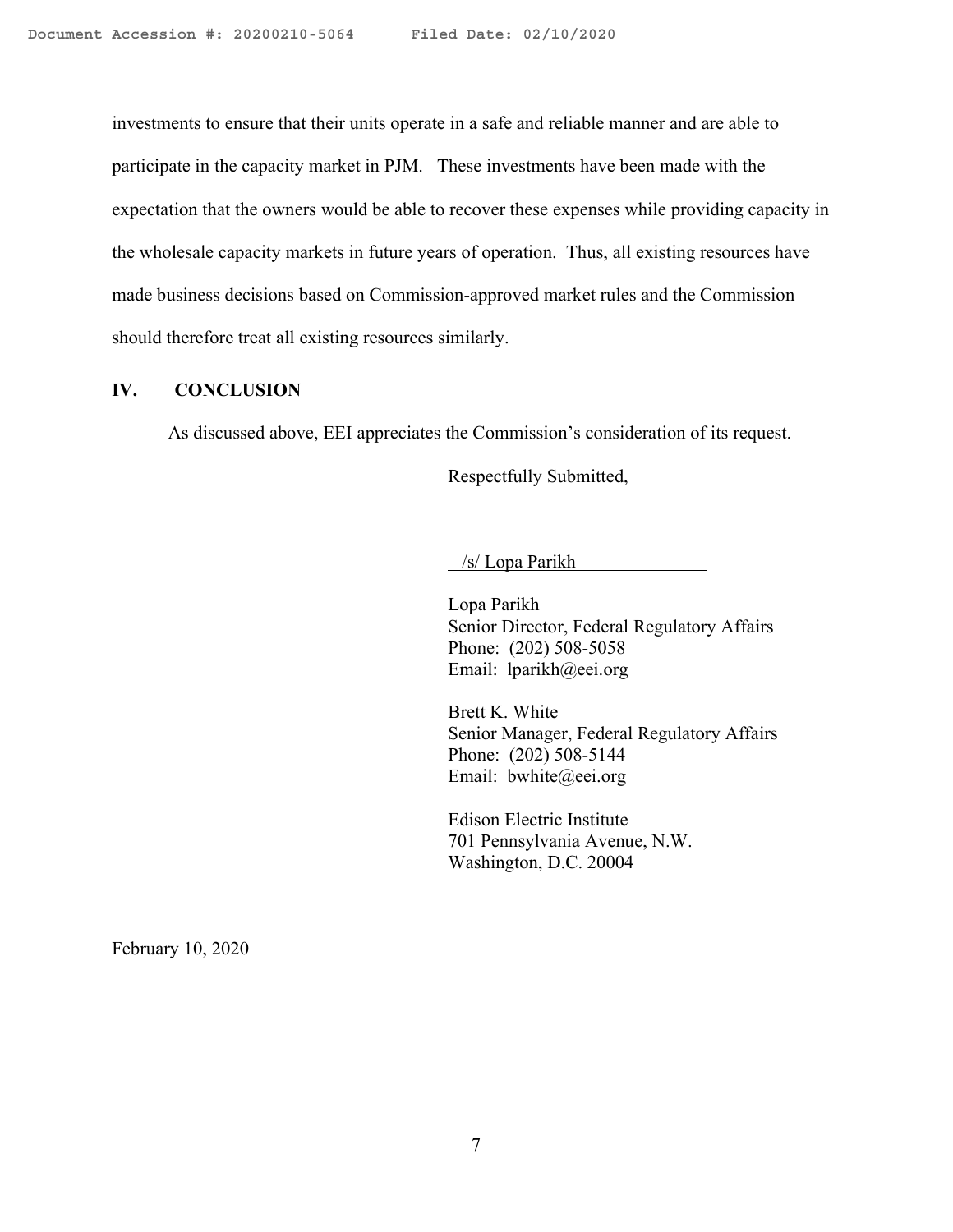# CERTIFICATE OF SERVICE

I hereby certify that I have this day served the foregoing document upon each person

designated on the official service list compiled by the Secretary in this proceeding.

Dated at Washington, D.C. this 10th day of February 2020.

 /s/ Brett K. White Brett K. White Senior Manager, Federal Regulatory Affairs Edison Electric Institute 701 Pennsylvania Avenue, N.W. Washington, D.C. 20004 Phone: (202) 508-5144 Email: bwhite@eei.org